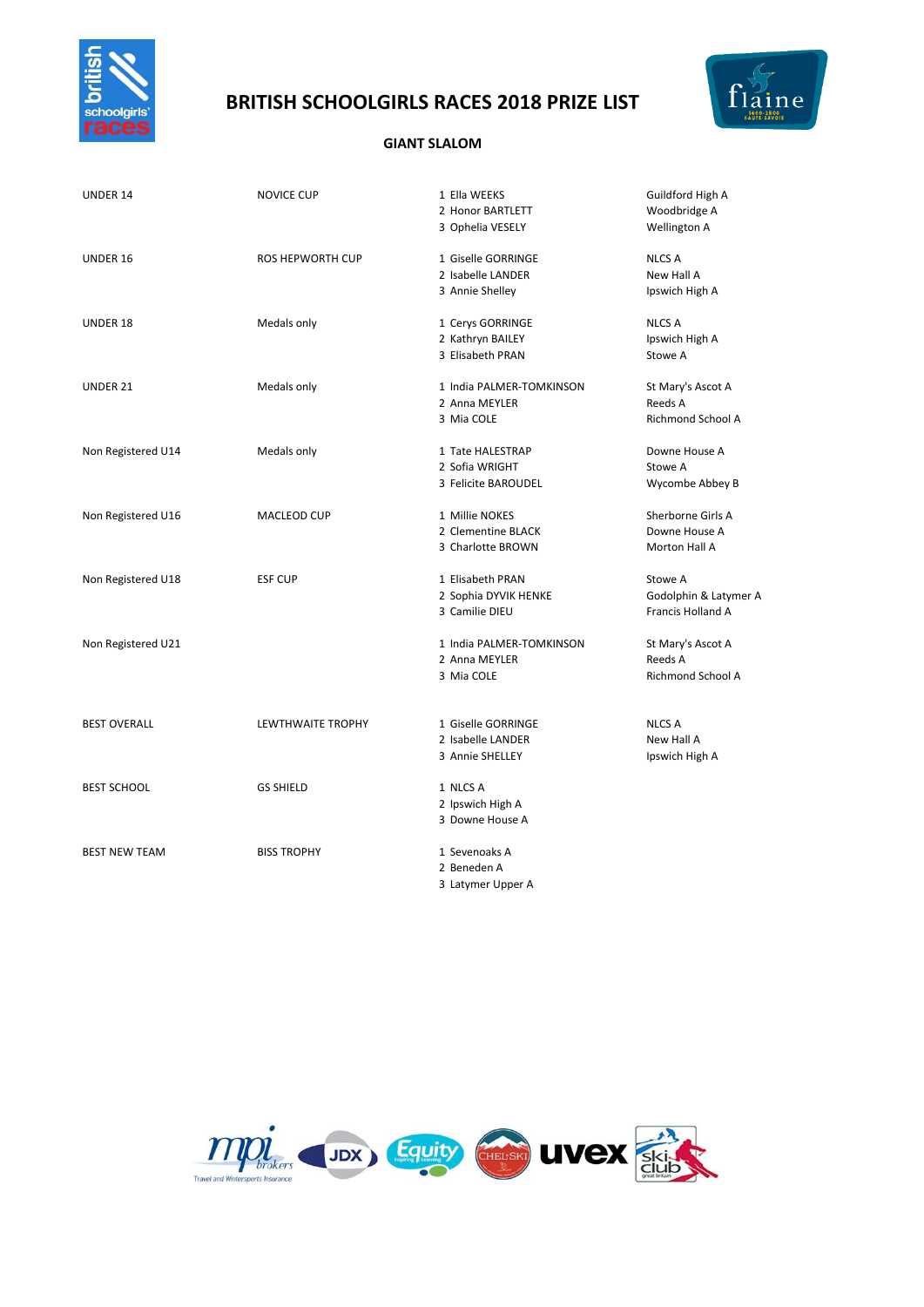# **SLALOM**

| UNDER 14             | <b>DOLPHIN CUP</b>        | 1 Ella WEEKS<br>2 Ophelia VESELY<br>3 Alexandra HEWETT            | Guildford High A<br><b>Wellington A</b><br>Cheltenham A  |
|----------------------|---------------------------|-------------------------------------------------------------------|----------------------------------------------------------|
| UNDER 16             | <b>LILLYWHITES CUP</b>    | 1 Giselle GORRINGE<br>2 Isabelle LANDER<br>3 Tilly Black          | <b>NLCS A</b><br>New Hall A<br>Millfield A               |
| UNDER 18             | Medals only               | 1 Lucy BINGLE-WILLIAMS<br>2 Cerys GORRINGE<br>3 Alice McLEISH     | Hurst College A<br><b>NLCS A</b><br>New Hall A           |
| UNDER 21             | Medals only               | 1 India PALMER-TOMKINSON<br>2 Anna MEYLER<br>3 Mia COLE           | St Mary's Ascot A<br>Reeds A<br><b>Richmond School A</b> |
| Non Registered U14   | Medals only               | 1 Tate HALESTRAP<br>2 Sofia WRIGHT<br>3 Sonya FILATOVA            | Downe House B<br>Stowe A<br>Cheltenham B                 |
| Non Registered U16   | <b>JUNIOR CUP</b>         | 1 Millie NOKES<br>2 Madeline POINTS<br>3 Rosie McKELVIE           | Sherborne Girls A<br>Wycombe Abbey A<br>Cheltenham A     |
| Non Registered U18   | <b>ESF CUP</b>            | 1 Elisabeth PRAN<br>2 Sacha NOKES<br>3 Camille FAVRE              | Stowe A<br>Sherborne Girls A<br>Sevenoaks A              |
| Non Registered U21   | Medals only               | 1 India PALMER-TOMKINSON<br>2 Anna MEYLER<br>3 Mia COLE           | St Mary's Ascot A<br>Reeds A<br>Richmond School A        |
| <b>BEST OVERALL</b>  | <b>ATALANTA CUP</b>       | 1 Giselle GORRINGE<br>2 Isabelle LANDER<br>3 Lucy BINGLE-WILLIAMS | <b>NLCS A</b><br>New Hall A<br>Hurst College A           |
| <b>BEST SCHOOL</b>   | <b>SCGB CHALLENGE CUP</b> | 1 NLCS A<br>2 New Hall A<br>3 Sherborne Girls A                   |                                                          |
| <b>BEST NEW TEAM</b> | <b>BISS TROPHY</b>        | 1 Hurst College A<br>2 Sevenoaks A<br>3 Latymer Upper A           |                                                          |

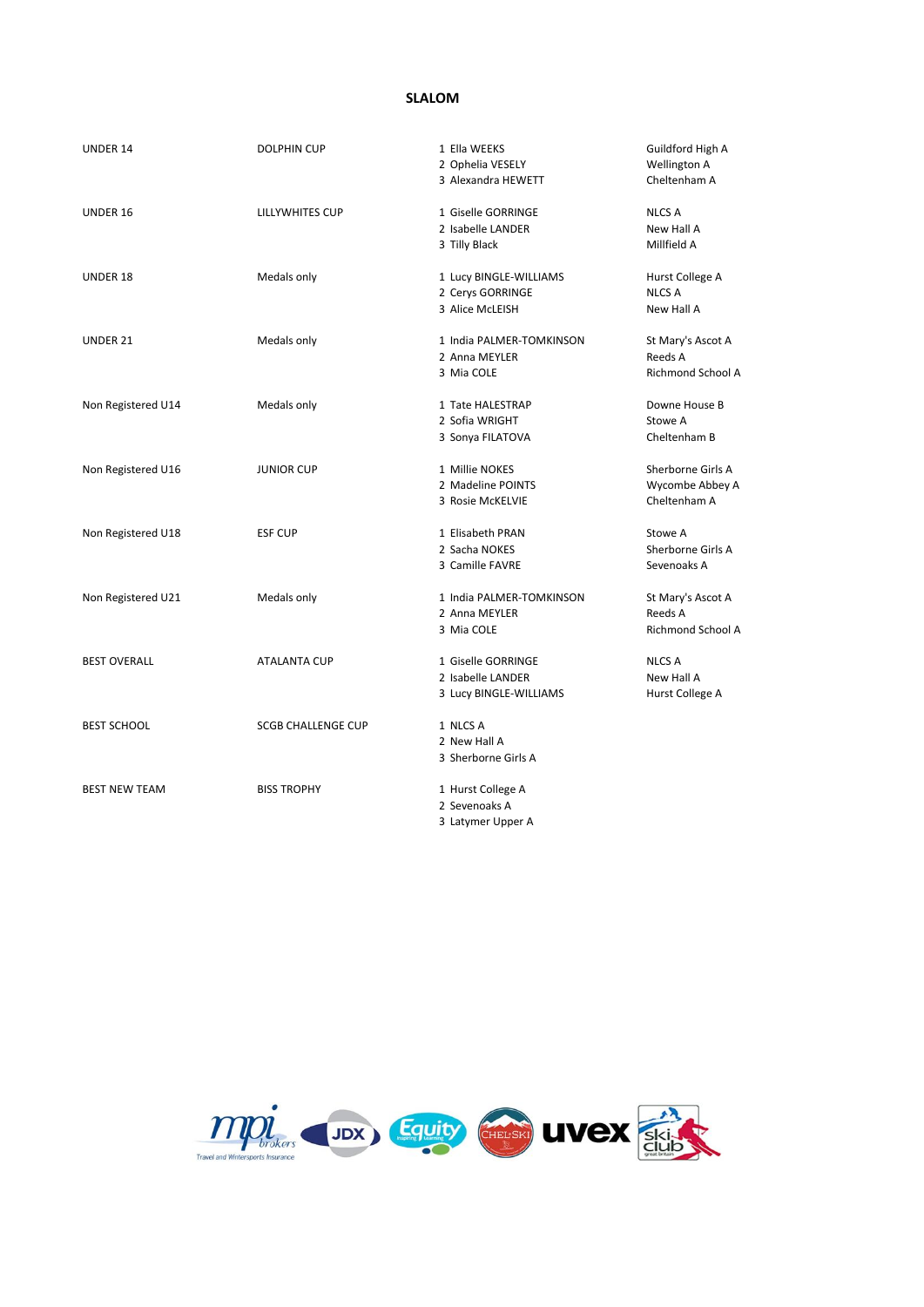#### **COMBINED**

| UNDER 14                 | <b>ARGYLL CUP</b>                                            | 1 Ella WEEKS<br>2 Ophelia VESELY<br>3 Honor BARTLETT        | Guildford High A<br>Wellington A<br>Woodbridge A         |
|--------------------------|--------------------------------------------------------------|-------------------------------------------------------------|----------------------------------------------------------|
| UNDER 16                 | <b>LSC SALVER</b>                                            | 1 Giselle GORRINGE<br>2 Isabelle LANDER<br>3 Annie Shelley  | <b>NLCS A</b><br>New Hall A<br>Ipswich High A            |
| UNDER 18                 | <b>BRITISH CAR REGISTRATIONS</b>                             | 1 Cerys GORRINGE<br>2 Elisabeth PRAN<br>3 Alice McLEISH     | <b>NCLS A</b><br>Stowe A<br>New Hall A                   |
| UNDER 21                 | <b>ALLIANCE IN PARTNERSHIP</b>                               | 1 India PALMER-TOMKINSON<br>2 Anna MEYLER<br>3 Mia COLE     | St Mary's Ascot A<br>Reeds A<br><b>Richmond School A</b> |
| Non Registered U14       | St Leonards Trophy                                           | 1 Tate HALESTRAP<br>2 Sofia WRIGHT<br>3 Sonya FILATOVA      | Downe House B<br>Stowe A<br>Cheltenham B                 |
| Non Registered U16       | <b>CLUB DES SPORTS CUP</b>                                   | 1 Millie NOKES<br>2 Lydia McKIMM<br>3 Rose McKelvie         | Sherborne Girls A<br>Wycombe Abbey A<br>Cheltenham A     |
| Non Registered U18       | <b>FLAINE CUP</b>                                            | 1 Elisabeth PRAN<br>2 Sophia DYVIK HENKE<br>3 Camille FAVRE | Stowe A<br>Godolphin & Latymer A<br>Sevenoaks A          |
| Non Registered U21       | <b>GMA CUP</b><br><b>Grand Massif Adventure</b>              | 1 India PALMER-TOMKINSON<br>2 Anna MEYLER<br>3 Mia COLE     | St Mary's Ascot A<br>Reeds A<br><b>Richmond School A</b> |
| <b>BEST B TEAM</b>       | EVE ALCOTT SALVER<br>Chelski Trophy                          | 1 Surbiton High B<br>2 Downe House B<br>3 NLCS B            |                                                          |
| BEST OVERALL COMPETITOR  | <b>SIMS BOWL</b>                                             | 1 Giselle Gorringe<br>2 Isabelle LANDER<br>3 Cerys GORRINGE | <b>NLCS A</b><br>New Hall A<br>NLCS A                    |
| BEST NON REGISTERED TEAM | LIBBY GREENACRE SALVER                                       | 1 Sherborne Girls A<br>2 Wycombe Abbey A<br>3 Stowe A       |                                                          |
| <b>BEST SCHOOL</b>       | LEES JONES SALVER<br>LILLYWHITE TROPHY<br><b>GMA Heliski</b> | 1 NLCS A<br>2 New Hall A<br>3 Wellington A                  |                                                          |